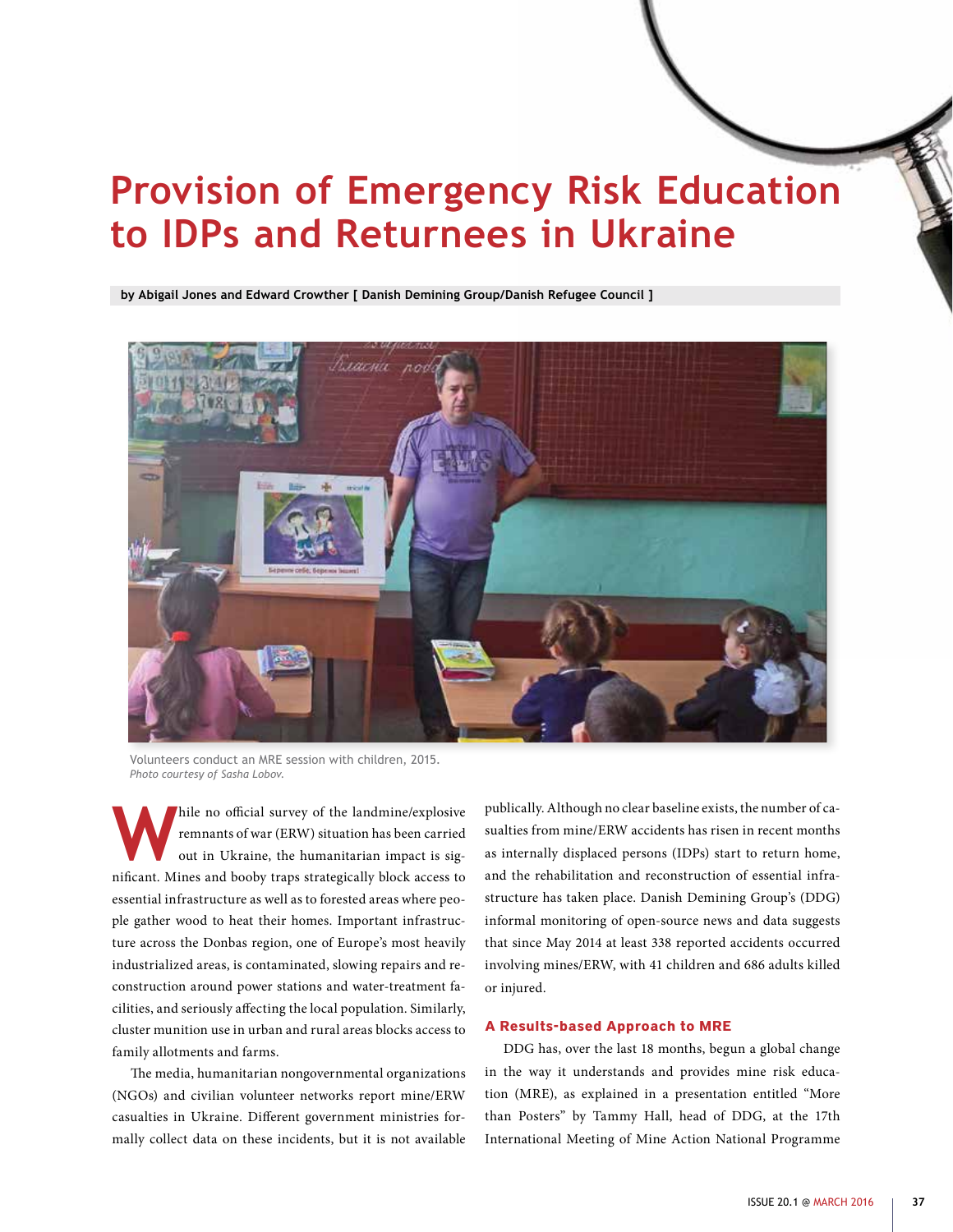

Training of KAP survey enumerators in Severodonetsk, Ukraine, 2015. *Photo courtesy of Olena Sadovniko.*

Directors and U.N. Advisers in Geneva in February 2015. An earlier article by DDG Chief Technical Advisor Robert Keeley in *The Journal of ERW and Mine Action* (Issue 19.2, July 2015), describes the principles of this approach.<sup>1</sup> The DDG MRE program in Ukraine is results-based, and has in turn fed back into DDG's understanding of how to plan and conduct MRE in other programs.

### **Implementing the Knowledge, Attitudes and Practice Survey**

Through a grant funded by the United Nations Children's Fund (UNICEF), DDG carried out a knowledge, attitudes and practices survey (KAP) in April 2015, to ensure that MRE messages and methodologies target the needs and capacities of different categories of risk takers in the community. The KAP survey included the following target groups:

- **• IDPs**: Adults and children displaced as a result of the conflict, residing in government-controlled areas. IDPs have settled across the country, with the most vulnerable living in collective centers.
- **• Returnees:** Adults and children in the process of returning to conflict-affected areas under government

control. Back-and-forth movement and returns continue to be reported from the field, as IDPs and refugees return to secure property, assess the conflict environment and visit relatives either unwilling or unable to leave the conflict zone.

**• Residents:** Adults and children residing in conflictaffected areas under government control, including residents in their place of origin. In terms of residents, limited data is available to show how many people stayed in the regions where the highest intensity fighting took place.

The KAP focused on identifying MRE needs for each affected group, particularly for children aged six to 11 and 12 to 17. While the main focus of the KAP survey was to identify children's MRE needs, surveyors also took the opportunity to understand more about the risk-taking behaviors of adults.

In total, the KAP survey covered 699 individual interviewees in the government-controlled areas of Luhansk and Donetsk oblasts. Broad categories of target groups interviewed included a total of 341 IDPs (48.8 percent), 348 residents (49.8 percent) and 10 returnees (1.4 percent) in both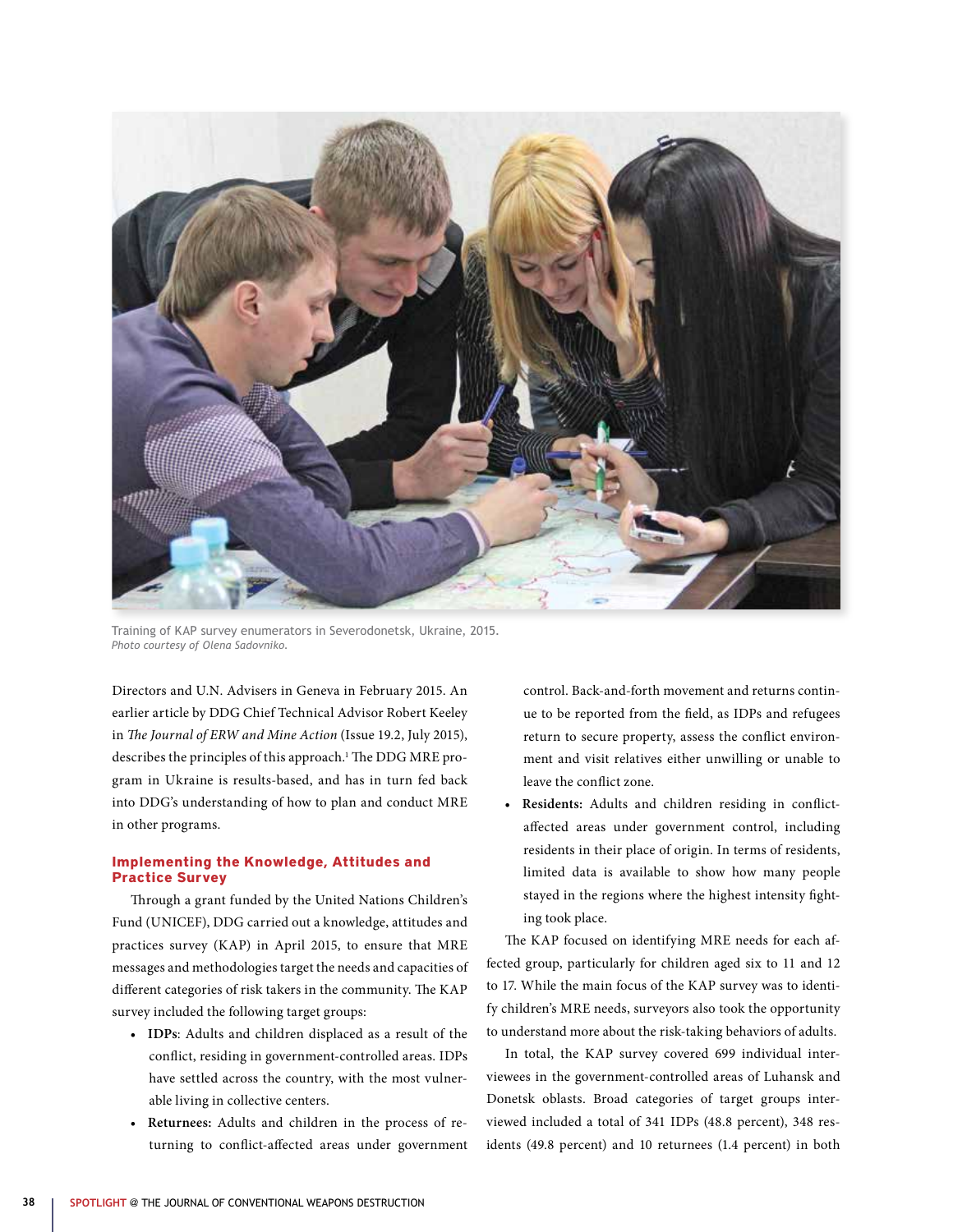

Training of trainers for Luhansk Oblast school teachers, 2015. *Photo courtesy of Edward Crowther.*

oblasts. In Luhansk, 215 were IDPs, 132 were residents and three were returnees, while Donetsk had 125 IDPs, 216 residents and seven returnees. The total sample consisted of 397 (57 percent) female and 302 (43 percent) male respondents.

In eastern Ukraine, the KAP confirmed boys and girls from ages six to 11 are the least aware of the dangers posed by mines/ERW, since a high percentage (42.8 percent) cannot properly identify dangerous items and do not know what is appropriate, safe behavior. The KAP also established that all adult groups and children from the ages of 12 to 17 may be treated as uninformed due to insufficient knowledge about how to handle victims of mine/ERW accidents. A low number of respondents (1 percent), typically males from the ages of 12 to 17 and 35 to 59, admitted **recklessness**. However, analysis of available data on casualties demonstrates that many of the accidents were a result of reckless behavior. Equally, males and females ages 18 to 60 stated survival as justification for their unsafe behavior, citing activities such as farming, grazing cattle, going to work and gathering firewood. This behavior places these groups in the category of **intentional**. Elderly men ages 60 and over may, as a result of the available data, be characterized as **misinformed**.

#### **Using the Results of the KAP**

The findings of the KAP were used to develop an approach that aims to increase safety and security of school-aged children and their parents in and around learning spaces and schools by increasing awareness of mines/ERW. Utilizing the results of the KAP survey ensured that emphasis was placed on key messages covering identified gaps in knowledge among the target population. For example, the KAP determined that knowledge about mine warning signs was insufficient, and emphasis on this has been included in the training. Moreover, many KAP respondents could not recite the correct number to call for the Ukrainian State Emergency Services to report mines /ERW; this has also been given strong emphasis.

**In eastern Ukraine, the KAP confirmed boys and girls from ages six to 11 are the least aware of the dangers posed by mines/ERW "**